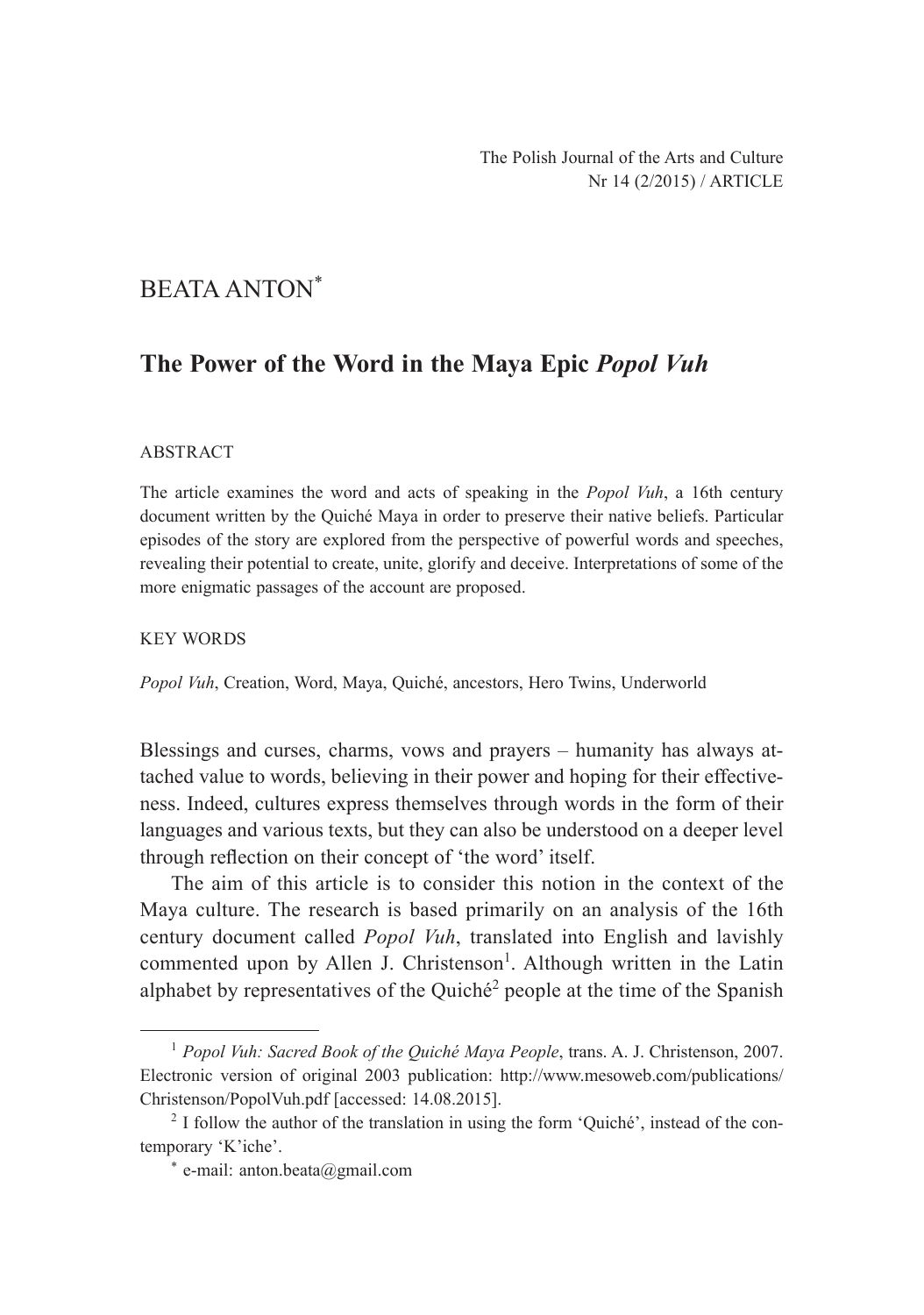conquest, the text contains little European influence, as its main purpose was to protect ancient beliefs from falling into oblivion<sup>3</sup>. The perspective of the 'word' and an in-depth examination of acts of speaking are hoped to provide an insight into the particular episodes of the story, clarifying their meaning and allowing for a better understanding of the people and culture that lie behind this account.

The 'word' is one of those concepts that are easy to understand, but somehow troublesome to define. Linguists probing into this issue have encountered considerable difficulties, but their struggle has not been fruitless. There are no objective criteria that would define the 'word' in a way suitable for all languages, as these all vary considerably in their characteristics. In fact, only a minority of the languages seems to possess such a term at all<sup>4</sup>. At the same time, however, there are examples of concepts covering a broader sense, encompassing for instance 'talk, speech'<sup>5</sup> or 'language, saying, Bible, message'<sup>6</sup>. Such a wider perspective is also the subject of consideration in this article, as only such an approach can embrace the meaning of the word and acts of speaking in the social and cultural dimension. As it turns out, even the word has its own, intriguing story to tell.

### *POPOL VUH*

In the form that is known to us today, *Popol Vuh* was composed in the mid-16th century, with the aim of preserving native beliefs and cultural identity and in reaction to the Spanish oppression. Conversely, as it may be observed, such difficult circumstances contributed to the conservation of this story into a more complete form, for it was recorded in the way it would be retold, judging by the mnemonic structures and repetitions used throughout the text. Thus, in all likelihood it reflects an oral tradition, although written records in hieroglyphic form undoubtedly existed as well<sup>7</sup>. For this reason, the document constitutes an unprecedented and invaluable source for exploring the thought

<sup>3</sup> *Popol Vuh...*, op. cit*.*, pp. 50, 55–56.

<sup>4</sup> R. M. W. Dixon and A. Y. Aikhenvald, *Word: a typological framework*, [in:] *Word: A Cross-Linguistic Typology*, eds. R. M. W. Dixon and A. Y. Aikhenvald, Cambridge 2002, pp. 34–35.

 $<sup>5</sup>$  Ibidem, p. 3.</sup>

<sup>6</sup> A. C. Woodbury, *The word in Cup'ik*, [in:] *Word: A Cross-Linguistic Typology*, op. cit., p. 81.7 *Popol Vuh...*, op. cit., pp. 23–25, 56.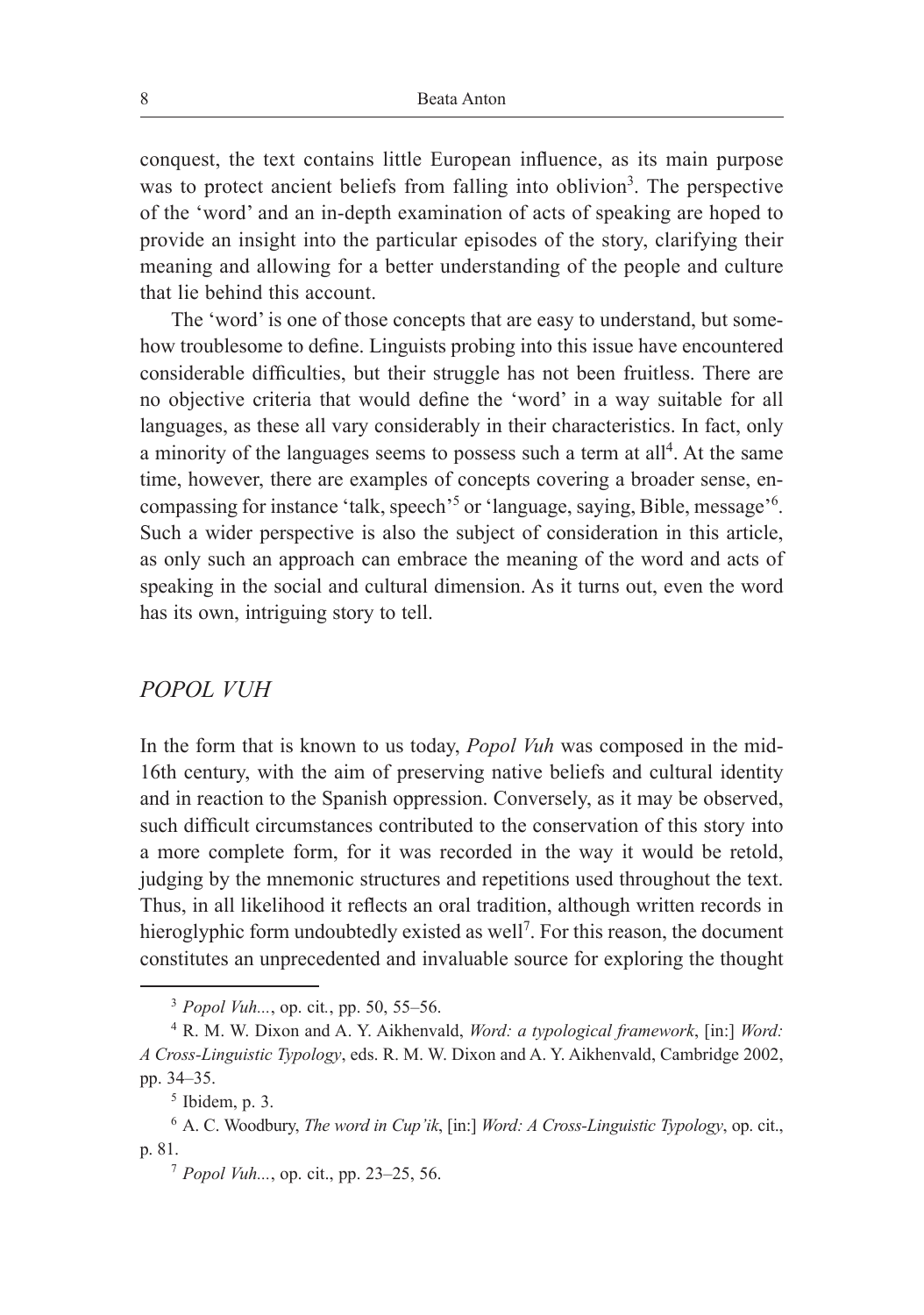and the worldview of the Maya that are otherwise, in many instances, shrouded behind a veil of mystery.

The content of the original manuscript is known today thanks to the copies made in the beginning of the 18th century by Fr. Francisco Ximénez, a Dominican friar who resided in the towns of Chichicastenango and Rabinal, and possessed a wide knowledge of local languages. Having apparently awarded him their trust, the keepers allowed him to examine the manuscript, which he eventually copied and translated into Spanish. His Castilian version was in turn copied and subsequently published by Carl Scherzer in the mid-19th century, followed a few years later by the French translation of Fr. Charles Etienne Brasseur de Bourbourg, this time, however, alongside the original text in the Quiché language, which appeared in print for the first time in history. Scherzer's publication drew on a copy no longer in existence, while the French translation was based on the version that remains today in the archives of the Newberry Library in Chicago<sup>8</sup> and is accessible in digitalised form on the Internet services of the Ohio State University<sup>9</sup>.

The story covers events occurring even before the creation of the world, concluding in the times of the Spanish presence on the American continent, showing the supernatural and human beings in constant interaction. The account maintains a rather subjective point of view in relating historical events, although certain episodes, especially those of a mythical character, seem to belong to a wider tradition, because they had been depicted on ceramic vessels many centuries earlier<sup>10</sup>. This has tempted some researchers to label the whole account as pan-Maya, although such an assumption appears to be rather exaggerated.

Throughout the *Popol Vuh*, the words and acts of speaking play a significant role in the story. The following pages will examine the creative power of words in the light of select events and characters. The commemorating and actualising potential of words will also be taken into account, as well as their use as a means for deceiving adversaries. Furthermore, particular conversations will be explored in their specific context, providing remarkable examples for discussion about the word and its meaning.

<sup>8</sup> Ibidem, pp. 31–33.

<sup>9</sup> The Ohio State University, [online] http://library.osu.edu/projects/popolwuj/ [accessed: 14.08.2015].

<sup>10</sup> For instance: M. D. Coe, *The Maya*, London 2011, pp. 67–68.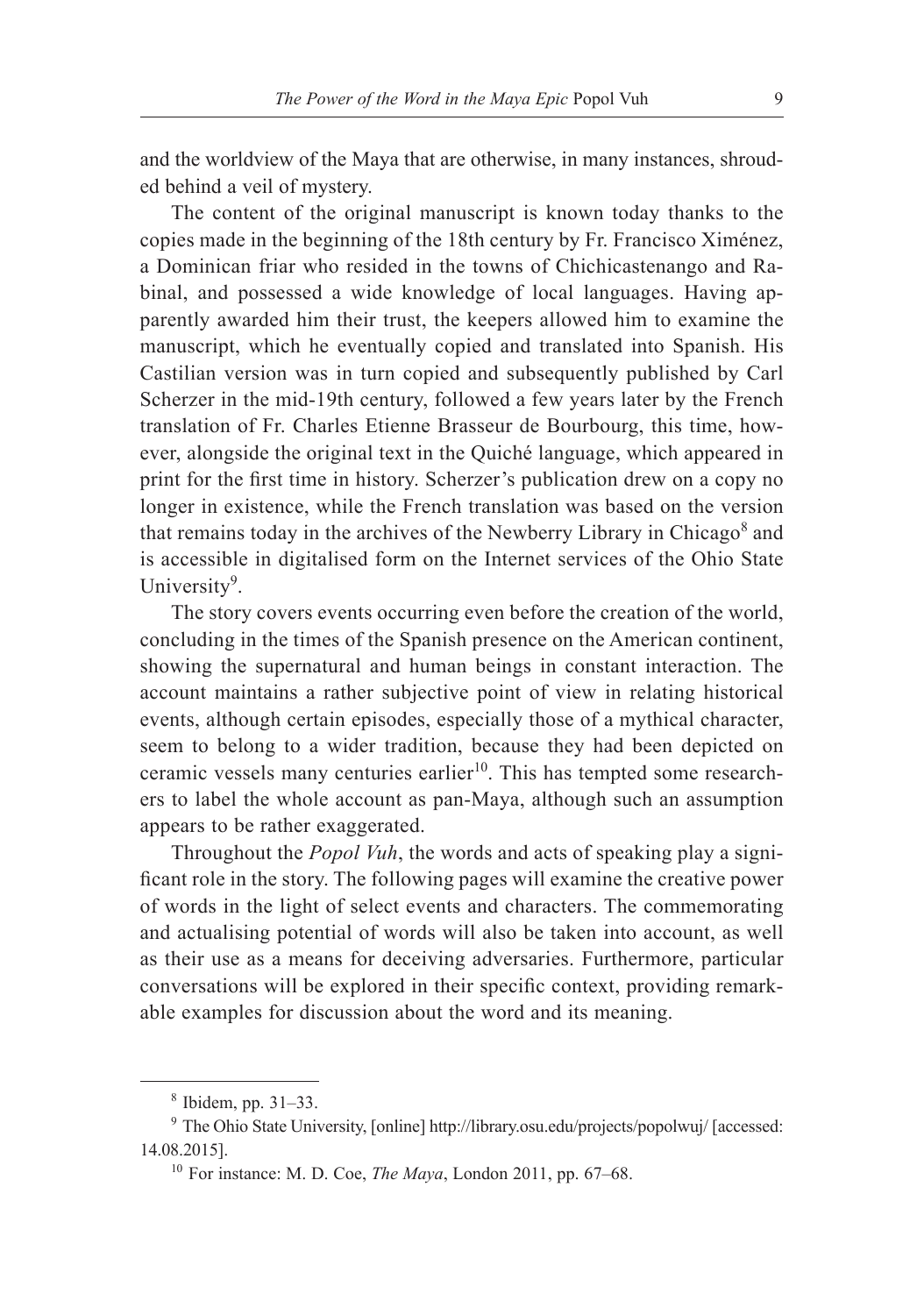# THE CREATION OF THE WORLD

The account begins with a narration describing the creation of the natural world and the creatures inhabiting it. All the elements that could characterise its existence and functioning are void: there is no movement, no light, no sound, no sky, no earth, no living beings. There is only water in this timeless reality. The stagnation is omnipresent. Such a lifeless and immobile state is additionally emphasised by the particular use of the present tense, as pointed out by the translator $^{11}$ .

What follows is the appearance of the first dynamic power in this primordial world: the word. The change of the tense is also very suggestive: 'Then came his word<sup>-12</sup>. The gods confer with each other and decide upon the shape of the world they are about to generate, 'bringing together their *words* and their thoughts'13. Immediately afterwards, they design the particular elements of the natural environment: life, light, plants, animals. They employ their mighty powers expressed through their words:

Merely their *word* brought about the creation of it. In order to create earth, they *said*, 'Earth', and immediately it was created. [...] Then they *called* forth the mountains from the water. Straightaway the great mountains came to be. [...] Thus they considered and spoke together, and immediately were created the deer and the birds<sup>14</sup>.

From such an opening, the power of the gods and their words seems to be limitless, yet the following pages decidedly oppose such an assumption. We are confronted with failed attempts at making creatures that would give thanks to and sustain the gods. At this point it becomes clear that the word is indeed at the centre of the creative act, not only as the productive power, but as a purpose as well, as the intention of the gods was to bring to life rationally speaking beings, who would revere their creators.

The first undertaking focused on animals. The gods ordered them to express themselves: 'Speak! Call! Don't moan or cry out. Speak to one another. [...] Speak therefore our names. Worship us, for we are your Mother and your Father. Say this, therefore. [...] Speak! Call upon us! Worship us!'<sup>15</sup>. However,

<sup>11</sup> *Popol Vuh...*, op. cit., p. 12.

 $12$  Ibidem, p. 59.

<sup>&</sup>lt;sup>13</sup> Ibidem, p. 60 [emphasis added].<br><sup>14</sup> Ibidem, pp. 61, 63 [emphasis added].

<sup>15</sup> Ibidem, pp. 64–65.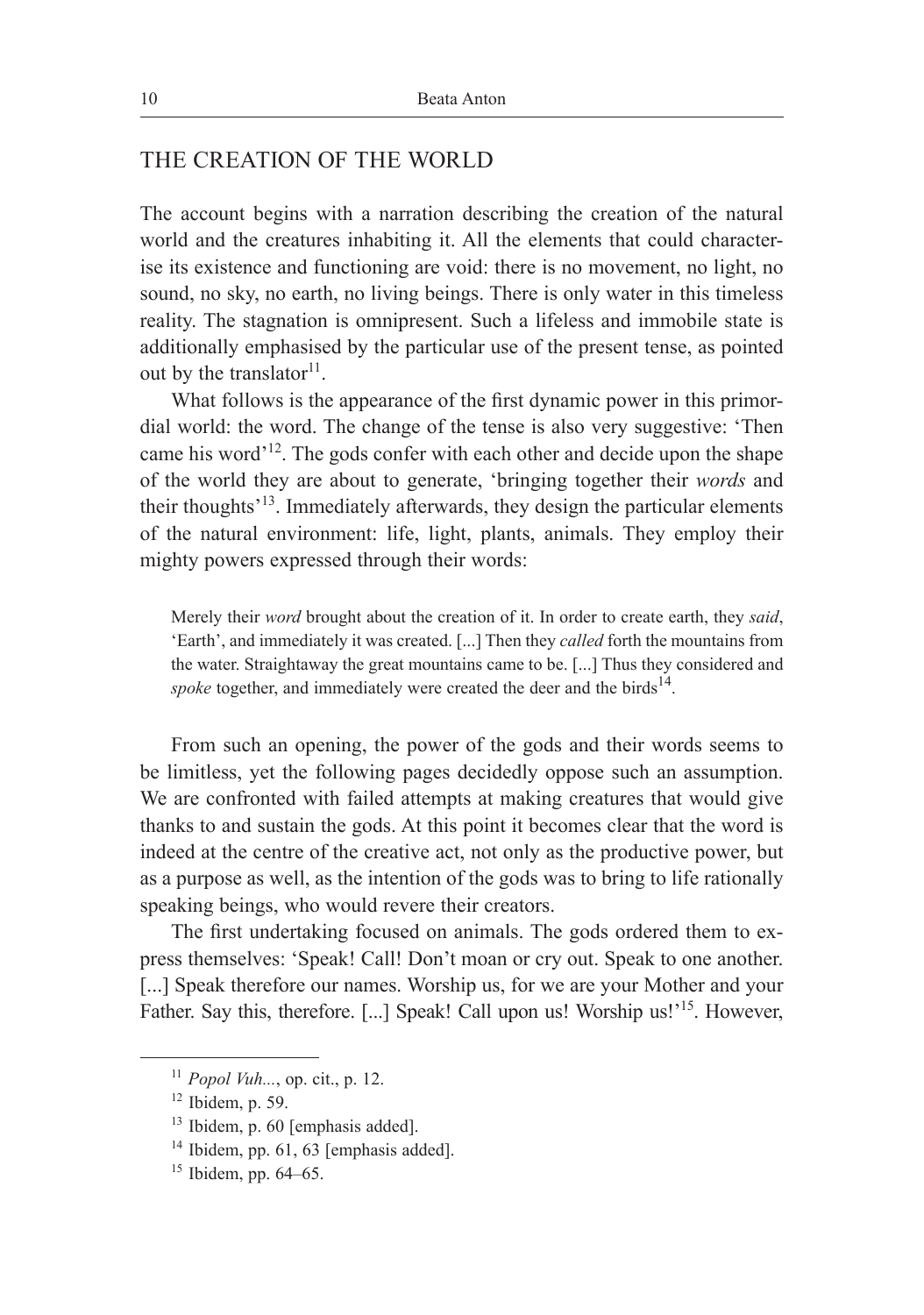the animals were able to utter nothing more than their own, unarticulated sounds, inconsistent with the gods' intentions. Such a result seems to be rather unexpected, surprising even the deities, as they say:

Their speech did not turn out well. [...] They were not able to speak our names. [...] This is not good. [...] You shall be replaced because you were not successful. You could not speak. We have therefore changed our word. [...] [B]ecause you have not been able to worship us or call upon us, there will be yet someone else who may be a worshiper $16$ .

Then they tried to create other beings, taking mud as building material. This time too their efforts came to nothing, being even less successful at a physical level. It is important to realise, however, that this mud creature was able to talk, though not consciously: 'At first it spoke, but without knowledge'17. From this point of view, this attempt surpasses the previous one, bringing the gods closer to their intended aim.

Before the third try, the Master of Days and the Mistress of Shaping are asked for advice. Again, the importance of the ability to speak is distinctly stressed: 'For it is with words that we are sustained'<sup>18</sup>. Nevertheless, the wooden people also fail to fulfil their duty, although progress is visible:

May these effigies of wood come out well. May they speak. May they communicate there upon the face of the earth. May it be so. [...] And when they had spoken, straightaway the effigies of carved wood were made. [...] At first they spoke [...] [but] they were not capable of understanding before their Framer and their Shaper. [...] They were not capable of understanding and did not speak before their Framer and Shaper, their makers and their creators<sup>19</sup>.

From the complaints of the effigies' household dogs (which are somehow able to communicate intelligibly at this point of the story), it becomes clear that the effigies were able to speak comprehensibly, but instead of using this ability for the glory of their gods, they used it to harm other creatures<sup>20</sup>. Therefore, they were doomed.

- $17$  Ibidem, p. 67.<br> $18$  Ibidem, p. 68.
- 
- <sup>19</sup> Ibidem, pp. 71–74.
- $20$  Ibidem, p. 76 (footnote 143).

<sup>16</sup> Ibidem, p. 65.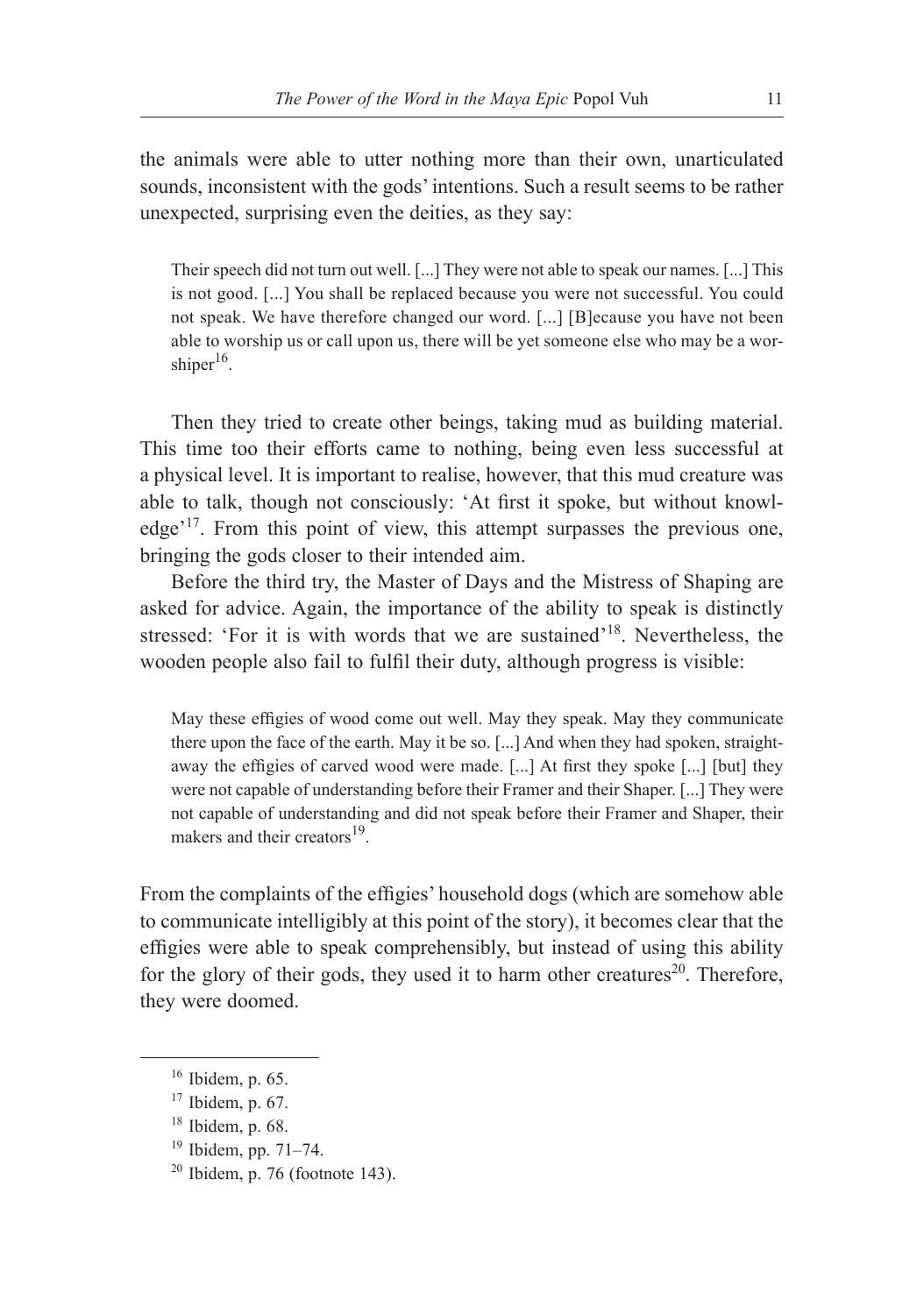Finally, after the discovery of maize, the first humans could be created  $2^1$ . This time, however, in contrast to the previous attempts, the creatures turn out to be too perfect to the gods' liking. This causes the gods to react by limiting the humans' profound understanding of the world. Nevertheless, before this happens, the first words of humanity in history are pronounced, and they constitute a solemn expression of gratitude: 'Truly we thank you doubly, triply that we were created, that we were given our *mouths* and our faces. We are able to *speak* and to listen. [...] We became because of you, our Grandmother, and you, our Grandfather<sup> $22$ </sup>. It is striking that already the first and the second sentences contain a reference to the ability to speak, showing that it is truly essential for human nature. Significantly, only wisdom is inherited by the first men from their creators, not the ability to influence the world around them with powerful words. It is an important point to remember, as this motif will appear to be pivotal for other parts of the story as well.

The numerous efforts of the gods in view of bringing into life beings that would consciously worship and sustain them are eventually fruitful, resulting in the creation of human beings. However, their obligation to glorify and to praise their creators is not completely fulfilled in the beginning of the times. Instead, such a duty is rather expected to be satisfied throughout the generations. It is truly thought-provoking to ponder whether this question finally led to the writing of the very book that is under consideration in this article. Did the authors of the *Popol Vuh* manuscript fear punishment from heaven for the possible lack of appropriate veneration at a time when the native religions were being suppressed? If so, their endeavour was not futile, as the memory of their gods has been preserved for more than 450 years. Another compelling question concerns the imperfection of the particular creations and the difficulties encountered by the gods performing this challenging task. How was this account perceived by the indigenous people at the time of the Christianisation that preached an Omnipotent God, whose creation was perfect?

It is distinctive that the whole creation account circles around the topic of the word, pointing to the significance of this concept. As may be observed, the nature of the word, its functions and its properties vary, primarily depending on who is speaking. Nevertheless, despite differences on the level of the pur-

 $21$  There is a long break in the story between the third and the fourth creation, when the attention of the storyteller is switched to the deeds of the twins Hunahpu and Xbalanque, and their father and uncle.<br><sup>22</sup> *Popol Vuh...*, op. cit., pp. 185–188 [emphasis added].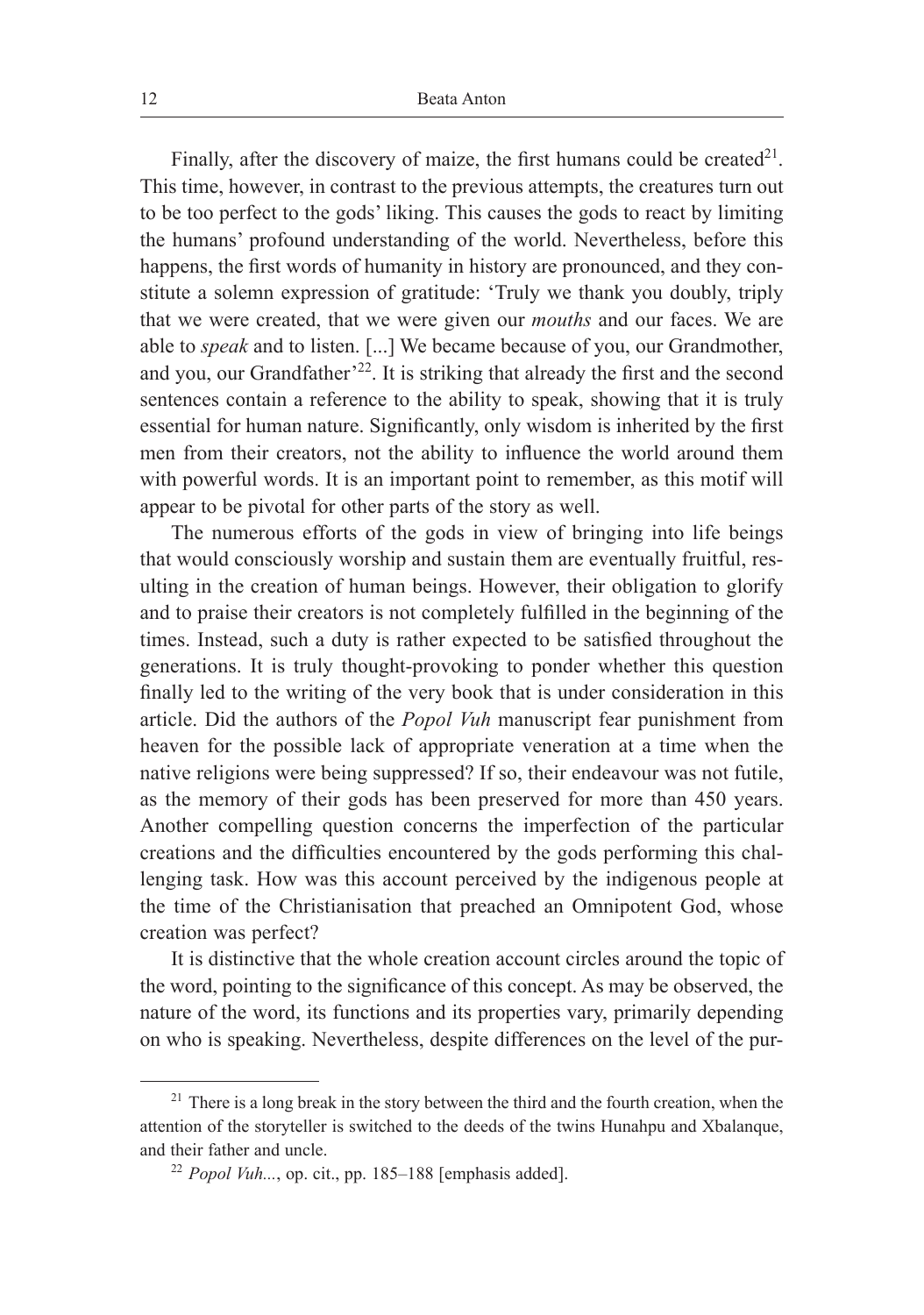pose and possessed potential, the picture which emerges is coherent. One word brings the world to existence, another maintains it, both acting in continuity and leading to harmony in the Universe.

# ACTS OF SPEAKING AND THEIR MEANING

As mentioned above, humanity did not receive the ability to affect the world with their word. The descendants of one divine couple, who participated in the creation of the world and living beings on its surface, however, seem at least in some cases to possess such potential. A closer examination of particular characters and their conversations provides an interesting perspective, enriching our understanding of Maya beliefs.

# ONE HUNAHPU AND LADY BLOOD

One Hunahpu belongs to the most important figures in the whole account. He is believed to function as the Maize  $God^{23}$ , providing the surface of the Earth with maize, the essential ingredient for the creation of human beings. For this reason, he might be expected to be portrayed in a dignified way throughout the story. However, almost every time One Hunahpu expresses himself, he errs. He is wrong when he assures<sup>24</sup> his relatives about his return from the Underworld, where he actually loses his life: 'We will surely return to use it again [the rubber ball].  $[\dots]$  We must go, but we will not die. Do not grieve<sup> $25$ </sup>. Soon after that, reaching the Xibalba, he and his brother, Seven Hunahpu, are tricked by the Lords of the Underworld. The brothers greet wooden effigies: 'Morning, One Death. (...) Morning, Seven Death'26, causing the cunning Lords to explode with laughter. The brothers are finally defeated and they end up humiliating themselves, confessing: 'We finished them off [the cigars and the torch], O Lord'<sup>27</sup>, only to be sacrificed shortly after.

<sup>23</sup> For instance: M. Miller and K. Taube, *An Illustrated Dictionary of The Gods and Symbols of Ancient Mexico and the Maya*, London 2014 [1997], p. 98.

 $24$  There is a possibility to interpret his words as referring to future events, i.e. his resurrection or his continuing to live in his offspring, although most probably the meaning of this statement was supposed to be literal. 25 *Popol Vuh...*, op. cit., s. 108.

<sup>26</sup> Ibidem, p. 110.

 $27$  Ibidem, p. 113.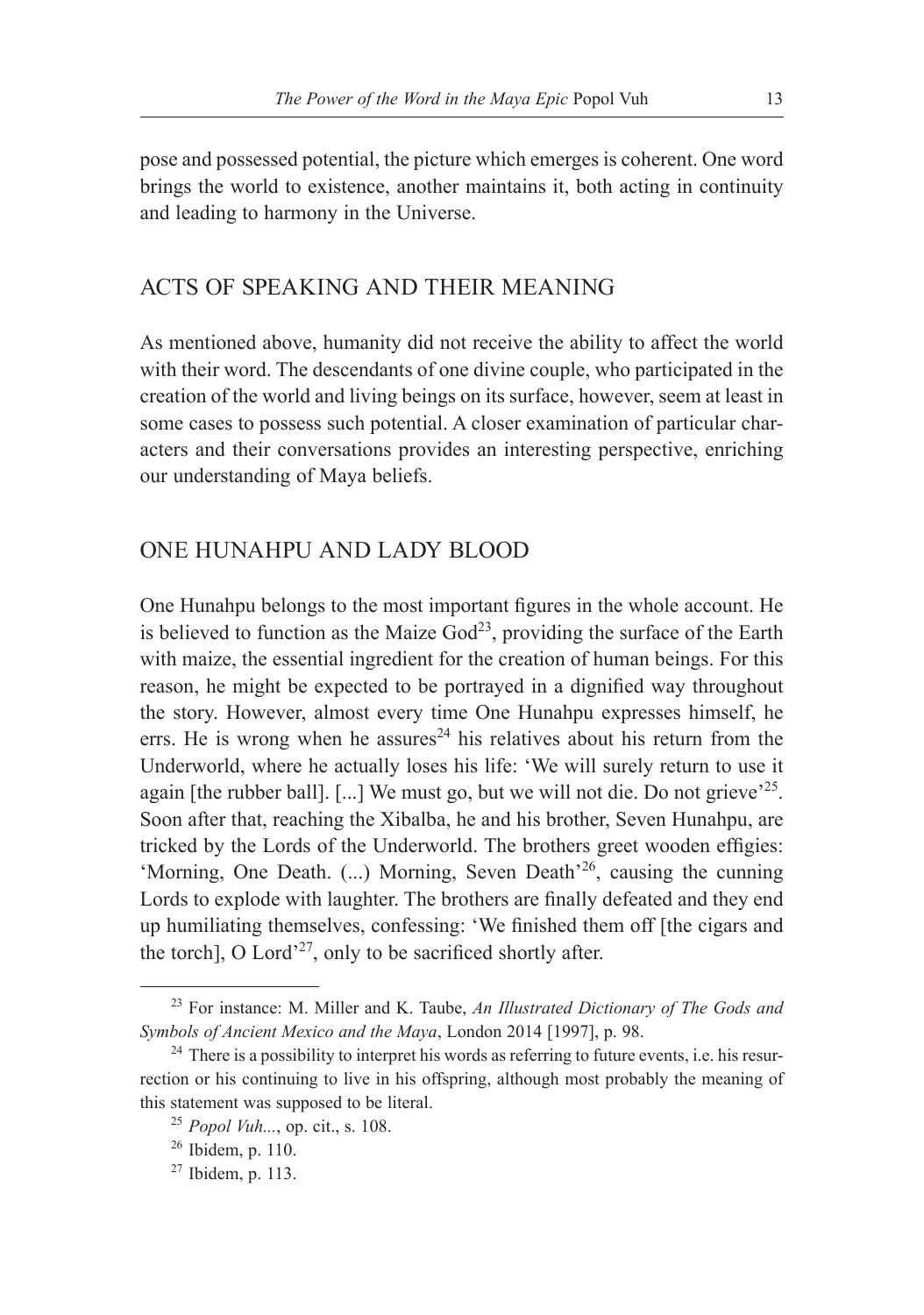Miraculously, however, the head<sup>28</sup> of One Hunahpu retains the ability to speak<sup>29</sup>. The tree on which it was hung, dry and leafless until this moment, blossoms and bears fruit, causing puzzlement among the inhabitants of the underground world, resulting in restrictions forbidding any approach to the said plant. Then comes the maiden, Lady Blood, intrigued by the fruits of the tree she had heard of: 'I hear that its fruit is truly delicious'. In reality, she should rather not have been able to witness such words for the existing restriction. Most probably, however, by being disloyal to the Lords of the Underworld and contradicting their will, she is portrayed as having a different nature from her compatriots, thus being a suitable person for becoming the mother of the future heroes, who were supposed to humiliate the ones ruling in this part of the Universe. Moreover, even though genealogy constituted an important aspect for the Maya throughout centuries<sup>30</sup>, nowhere in the book is the ancestry of her sons related to the Underworld.

The first and probably the only meeting of One Hunahpu and Lady Blood does not cast the former in any more favourable light. As a matter of fact, excluding the short introduction, their dialog expresses again their most compelling characteristics – he is wrong and she is a rebel: '"You do not desire it", she was told. "But I do desire it", said the maiden'31. For declaring firmly her longing, she indeed receives the fruit, but one that she will bear in her womb for the next nine months. Then, only after the astonishing conception by means of the saliva of One Hunahpu does he begin to talk wisely:

My saliva, my spittle, is merely a sign that I have given to you. This head of mine no longer functions, for it is merely a skull that cannot work. The head of a truly great lord has good flesh upon his face. But when he dies, the people become frightened because of his bones. In like manner, his son is like his saliva, his spittle. He is his essence. If his son becomes a lord, or a sage, or a master of speech, then nothing will have been lost. He will go on, and once more become complete. The face of the lord will not be extinguished nor will it be ruined. The warrior, the sage, the master of speech will

 $28$  A similar event will take place once more, when one of his sons, following his path into the Underworld, will lose his head while on trial in the Bat House. In his case, however, he will retain control over his body and will be able to speak while having a substitute for his head in the form of a chilacayote squash (Cf. ibidem, p. 162).

<sup>&</sup>lt;sup>29</sup> Ordinarily, having lost the ability to speak was considered a proof of death. Compare with the alleged death of Zipacna: 'He is no more. He does not speak' (ibidem, p. 91).

<sup>30</sup> For instance: P. A. McAnany, *Living with the Ancestors: Kinship and Kingship in Ancient Maya Society*, Austin 2000, pp. 15, 47–55, 128, 161.

<sup>31</sup> *Popol Vuh...*, op. cit., p. 116.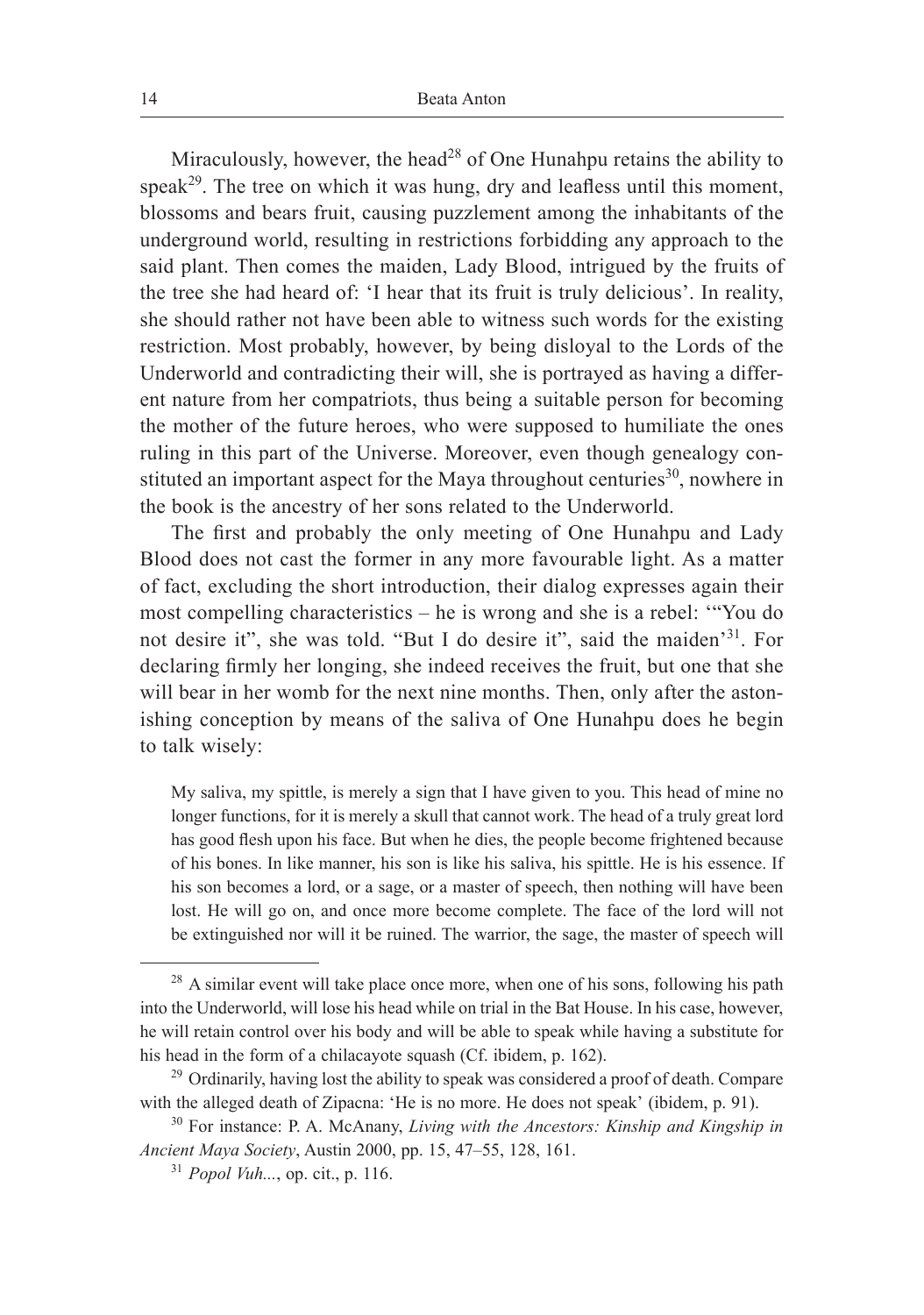remain in the form of his daughters and his sons. Thus may it be so, as I have done to you. Climb, therefore, up there to the face of the earth. You will not die, for you have entered into a promise. Thus be it so  $32$ .

In the context of his previous statements, this monolog sounds truly exceptional, but the occasion itself is most extraordinary, as his sons, who will play a crucial role in the history of the Universe and who will help One Hunahpu to fulfill his destiny, have just been conceived.

The detailed exploration of One Hunahpu's acts of speaking and his conversations, especially the one with Lady Blood, help to grasp certain aspects of the word, existing in the Maya culture of that time.

First, the significance of speech in the social dimension is emphasised. To be a speaker or an orator meant enjoying a privileged and respected status. In One Hunahpu's statement, the master of speech ranks among the most important positions of responsibility in the community: lords, warriors, sages.

Second, the relationship between descendants and their ancestors is highlighted, as the merits and achievements of posterity bring glory to the forefathers as well. Indeed, One Hunahpu will also be honoured thanks to his sons in the latter part of the story.

Third, his speech bears traits of prophecy, as he assures Lady Blood of her safety. Previously, he did not have such an ability, which may be observed especially in the scene in which he was assuring his household about his return from the Underworld alive, which actually never happened.

Finally, his word is ensured to be true and productive, perhaps because of the concluding sentence: 'Thus be it so'. Such a phrase appeared previously when the gods were performing the acts of creation. They also utter the same expression while punishing animals for not being able to worship them<sup>33</sup>. The messengers of the Underworld Lords use it even twice when they decide to spare the life of Lady Blood<sup>34</sup>. After that, the sons of One Hunahpu say it at the moment of defeating their elder brothers<sup>35</sup> and then when they guarantee that their names will be remembered<sup>36</sup>. Lastly, One Hunahpu will hear these words from his sons, while establishing the custom of worshipping him<sup>37</sup>. Such a phrase may be likened to the Semitic phrase 'Amen', present in Juda-

<sup>32</sup> Ibidem, pp. 116–117.

<sup>33</sup> Ibidem, p. 66.

<sup>34</sup> Ibidem, p. 120.

<sup>35</sup> Ibidem, p. 130.

<sup>36</sup> Ibidem, p. 135.

<sup>37</sup> Ibidem, p. 179.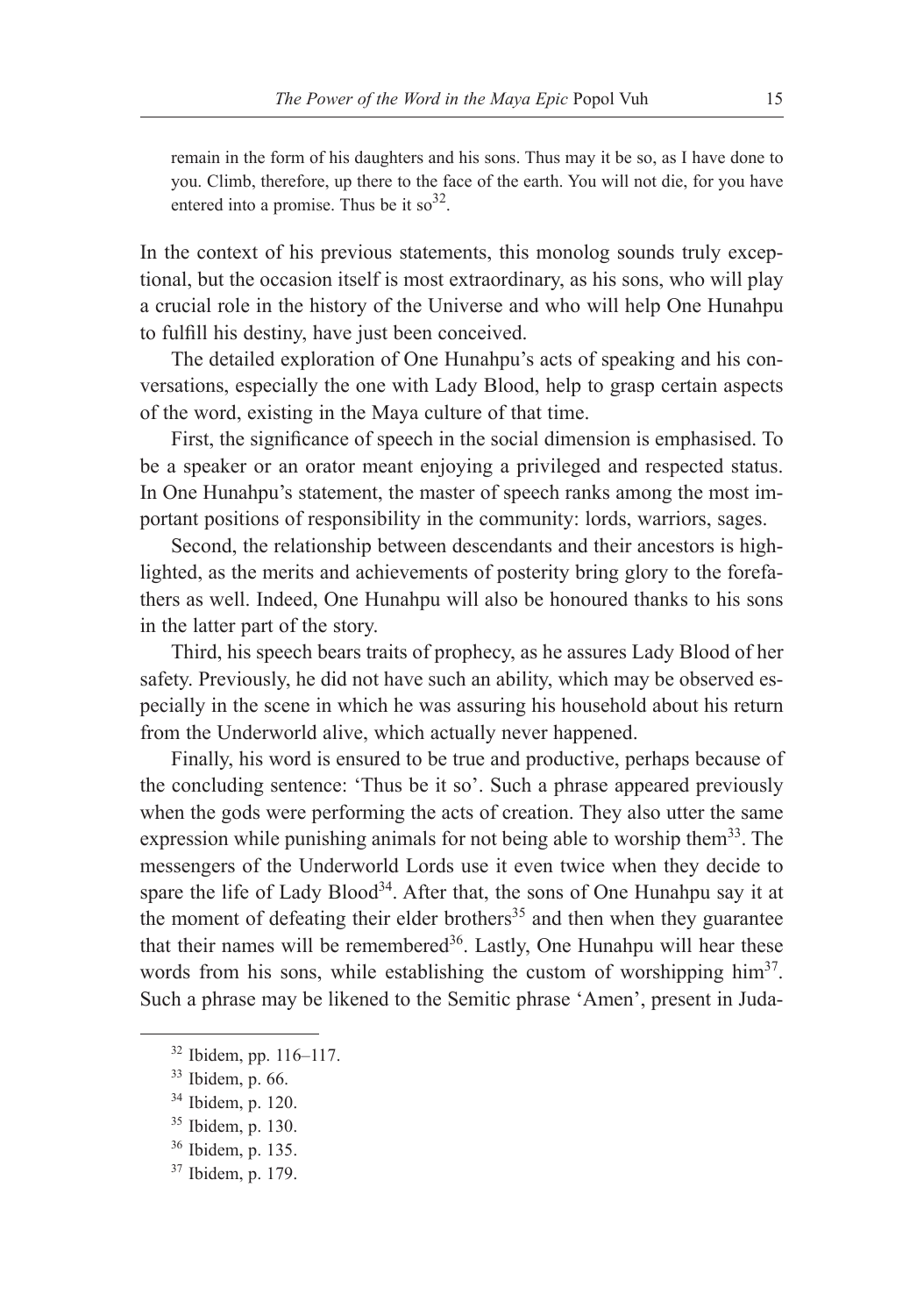ism, Christianity and Islam, expressing confirmation and acknowledgement of what has just been said. Thus, for the first time in the account, One Hunahpu speaks with power, becoming almost equal with the gods, from whom he is descended.

### HUNAHPU AND XBALANQUE

Contrary to their father, the twins Hunahpu and Xbalanque possess internal powers, which on many occasions manifest themselves and successfully affect the world. Numerous situations illustrating their abilities may be identified throughout the account, although in many of these cases the boys do not utter a word. Such circumstances indicate that the word is not always necessary, but that it is rather one of the ways through which the internal spiritual essence<sup>38</sup> may act, causing alterations in the external world. The list of their deeds is long. First they free the world from Seven Macaw, who boasts in false, empty words<sup>39</sup>. Then they get rid of their elder brothers, causing their transformation into spider monkeys<sup>40</sup>. They also make the tools on the maizefield do their work for them<sup>41</sup>. But all these acts merely constitute a preface to the core of their mission: the defeat of the Lords of the Underworld, establishing the worship of their father and becoming the sun and the moon in the sky.

There is one particular episode deserving closer attention for the purposes of the study of the word. Having been killed by the Lords of the Underworld, One Hunahpu meets his sons after their victory over the same enemies. They finally encounter their father face-to-face, for the first time in their life, after having avenged him. The scenery seems to be perfect for an epic final, with the twins' powers coming to a climax. And yet, a series of unexpected and rather puzzling events takes place. The brothers ask their father to name some parts of his head – his mouth, nose and eyes, but he is able to mention only the first one. The boys, however, despite having accomplished extraordinary undertakings, do not say or do anything to bring him back to life. One Hunahpu appears to be the only one encumbered with the responsibility for the success or failure of the whole situation. At last, not being able to face the challenge, he surrenders, being unsuccessful in the task. However, as the narrator of the

<sup>&</sup>lt;sup>38</sup> 'It was merely by their enchantments that it was done' (ibidem, p. 132).

<sup>39</sup> Ibidem, pp. 78–80.

<sup>40</sup> Ibidem, pp. 131–132.

<sup>41</sup> Ibidem, p. 136.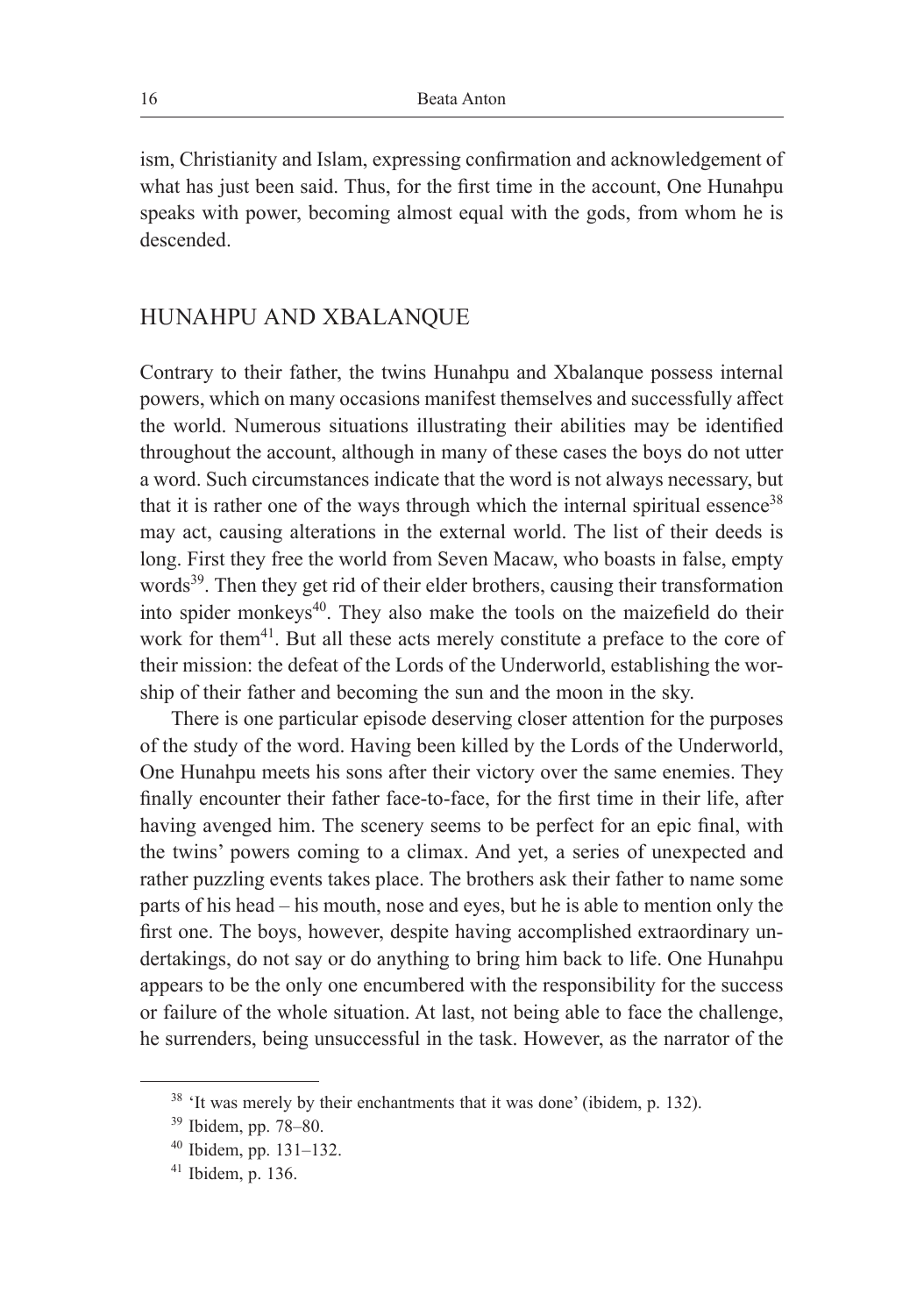story declares: 'Still, this had been said [naming his mouth], and thus they honored him'<sup>42</sup>. Soon after that the Twins reassure their father: 'Here you will be called upon. [...] Your name shall not be forgotten<sup>'43</sup>.

Nevertheless, this enigmatic episode has a point. First of all, the parts of One Hunahpu's face, understood in a figurative sense, can symbolise the whole person. The eyes or sight on the pages of the *Popol Vuh* serve as a symbol for knowledge and consciousness. Even the *Popol Vuh* itself is called 'the instrument of sight'. Secondly, the nose is a means of breathing. For the Maya, breath was one of the components of the soul<sup>44</sup>. Therefore, the whole incident is not only about recalling the terms of physical parts of the body, but about reconstructing the whole being, with his understanding, awareness and soul. However, this attempt happens to be unsuccessful. The explanation for such a course of events seems to be simple: it had to be that way. The maize kernels, as can be observed in their natural cycle, have to be put in the soil to die, and only then can they bring the next crop. Therefore, it seems that a similar path had to be taken by One Hunahpu. Apparently it was just a question of destiny, his role in the world. Such an assumption may be reached since immediately after this scene, maize appears on the Earth and the creation of human beings becomes possible.

However, there is another intriguing part of this episode. One Hunahpu manages to mention his mouth and for this reason he may be 'called upon' and remembered. Although rather mysterious at first glance, the perspective of the acts of speaking provides certain clues that help to clarify the meaning of this scene. In the first place, because of restoring his mouth, that is his instrument of speech, One Hunahpu made himself able to communicate with his descendants. This was indispensable, since ancestor veneration, according to Maya beliefs, meant being in contact<sup>45</sup>. He proved to be sage through his words in his conversation with Lady Blood, in which she was also 'given many instructions'46. The wisdom of the elders was one of the important reasons for their higher status in society and the motive for which younger generations kept asking for advice while dealing with important questions. Another point to realise is that Hunahpu and Xbalanque came to be thanks to their father's

<sup>42</sup> Ibidem, p. 179.

<sup>43</sup> Ibidem.

<sup>44</sup> For instance: K. Taube, *The Classic Maya Gods*, [in:] *Maya: Divine Kings of the Rain Forest*, ed. N. Grube, Germany 2006/2007, p. 272.

<sup>45</sup> For instance: *Popol Vuh...*, op. cit., pp. 53 (footnote 24), 188 (footnote 494).

<sup>46</sup> Ibidem, p. 118.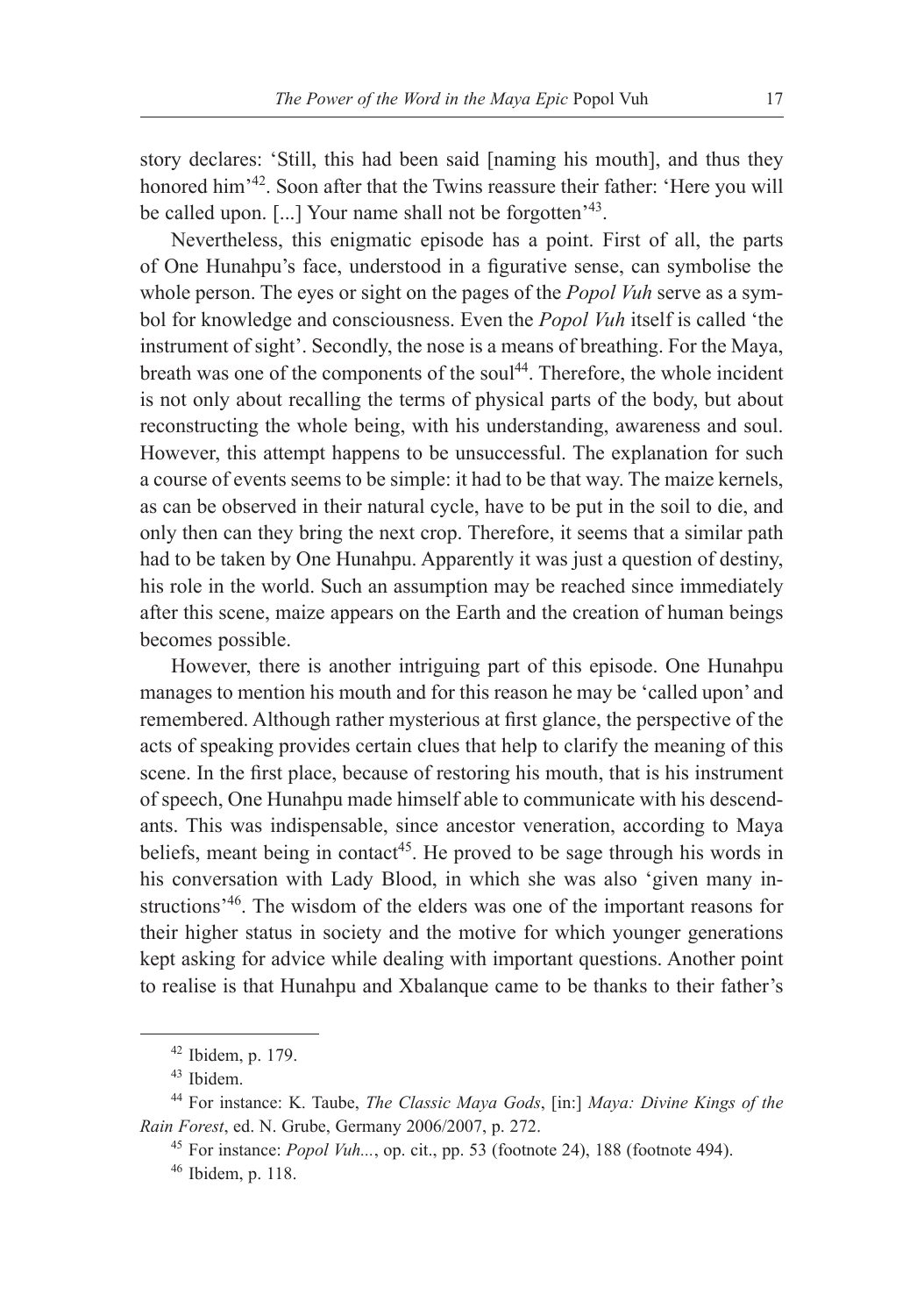mouth, as his saliva served as the means to impregnate Lady Blood. Indeed, he needed nothing more in order to be honoured. His greatest merit was the result of his mouth and his words alone.

# DIALOGUE AND GATHERING TOGETHER

The *Popol Vuh* shows a world where unity seems to be a fundamental value. Such a rule is prevalent both in time and space, as it appears even before the creation of the world and lasts until historical times, being present at all levels of the Universe. It is manifested by making collective efforts and actions, proceeded by reaching a unanimous decision, which is consequently expressed in one, common voice. There is an overall pattern, which may be traced throughout the story. It all starts in the times when, suggestively, 'There is not yet anything gathered together<sup> $347$ </sup>, as the authors characterise the primordial reality. The gods meet, decide about the shape of the world and undertake the creation:

Then came his word. Heart of Sky arrived here with Sovereign and Quetzal Serpent in the darkness, in the night. He spoke with Sovereign and Quetzal Serpent. They talked together then. They thought and they pondered. They reached an accord, bringing together their words and their thoughts. Then they gave birth, heartening one another.  $\left[ \ldots \right]$  Together they conceived light and life<sup>48</sup>.

Also the Lords from Xibalba gather together their thoughts and communicate before acting, for instance while planning the defeat of One and Seven Hunahpu<sup>49</sup> or considering the guilt and future of Lady Blood<sup>50</sup>. Similar steps were also taken by Hunahpu and Xbalanque, outwitted by animals on their maizefield, when, as could be expected, they 'gathered together, coming together as one'51. The brothers also instruct the seers about their death, saying:

The lords of Xibalba may inquire of you concerning our death. They are even now putting together their thoughts on the matter, because we have not yet died. [...] Thus when all Xibalba has gathered together to determine how to ensure about our death, this shall be the idea that you will propose  $52$ .

<sup>47</sup> Ibidem, p. 58.

<sup>48</sup> Ibidem, pp. 59–60.

<sup>49</sup> Cf. ibidem, p. 111.

<sup>50</sup> Cf. ibidem, p. 118.

<sup>51</sup> Cf. ibidem, p. 138.

<sup>52</sup> Cf. ibidem, p. 166.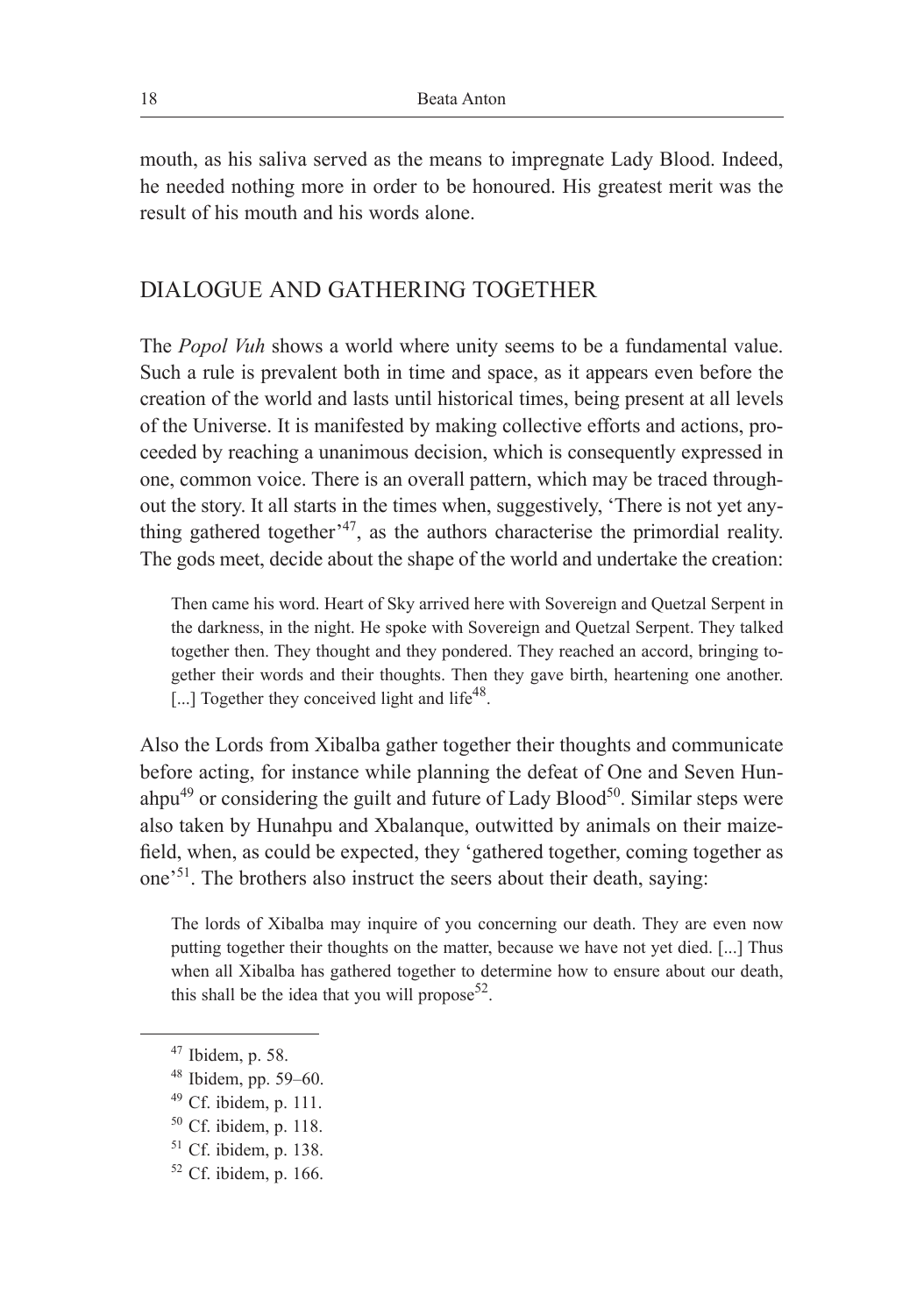On another occasion, after the appearance of maize on the surface of the Earth, the major gods again 'gathered together and joined their thoughts in the darkness, in the night. They searched and they sifted. Here they thought and they pondered. Their thoughts came forth bright and clear. They discovered and established that which would become the flesh of humanity<sup>53</sup>.

People, as it may be observed, also practise such a habit: 'Then they arrived atop a mountain. All the Quiché people gathered together, along with the nations. There they all came and counseled one with another. [...] Here they gathered together and here they gave to one another their names'<sup>54</sup>; or: 'They assembled themselves together. All of them gathered together, summoning one another. Then they gathered together their thoughts. They spoke, asking one another'55.

For human beings, language is the key factor that allows different groups to persevere in unity: 'There they looked for the coming forth of the sun, when they had one common language'<sup>56</sup>. Eventually, however, language changed and became a cause of division. Realisation of the changes comes as a surprise:

'Truly we are not ashamed to come before you to ask for just a little bit of your fire,' they said when they arrived. But they were not welcomed, and the nations cursed in their hearts. For now the language of Balam Quitze, Balam Acab, Mahucutah, and Iqui Balam was different. 'Alas, is our language now abandoned? What have we done? We are lost. Where were we deceived? We had but one language when we came from Tulan. We had but one origin and creation. It is not good what we have done,' said all the nations beneath the trees and beneath the bushes  $57$ .

Yet, certain steps towards unification are noticeable:

Tohil is the sole name for the god of the three groups of Quiché people. This is also the name for the god of the Rabinals. Only a little bit different is his name: One Toh being the name of the god of the Rabinals. They say it this way because of their desire to make it one with the language of the Quichés<sup>58</sup>.

Furthermore, many characters of the story come in fixed pairs or even trios, which also emphasises their unity. It is particularly clear in case of one of the supreme gods: 'First is Thunderbolt Huracan, second is Youngest

- <sup>57</sup> Ibidem, pp. 201–202.
- <sup>58</sup> Ibidem, p. 217.

<sup>53</sup> Ibidem, p.180.

<sup>54</sup> Ibidem, pp. 206–207.

<sup>55</sup> Ibidem, p. 225.

<sup>56</sup> Ibidem, p.194.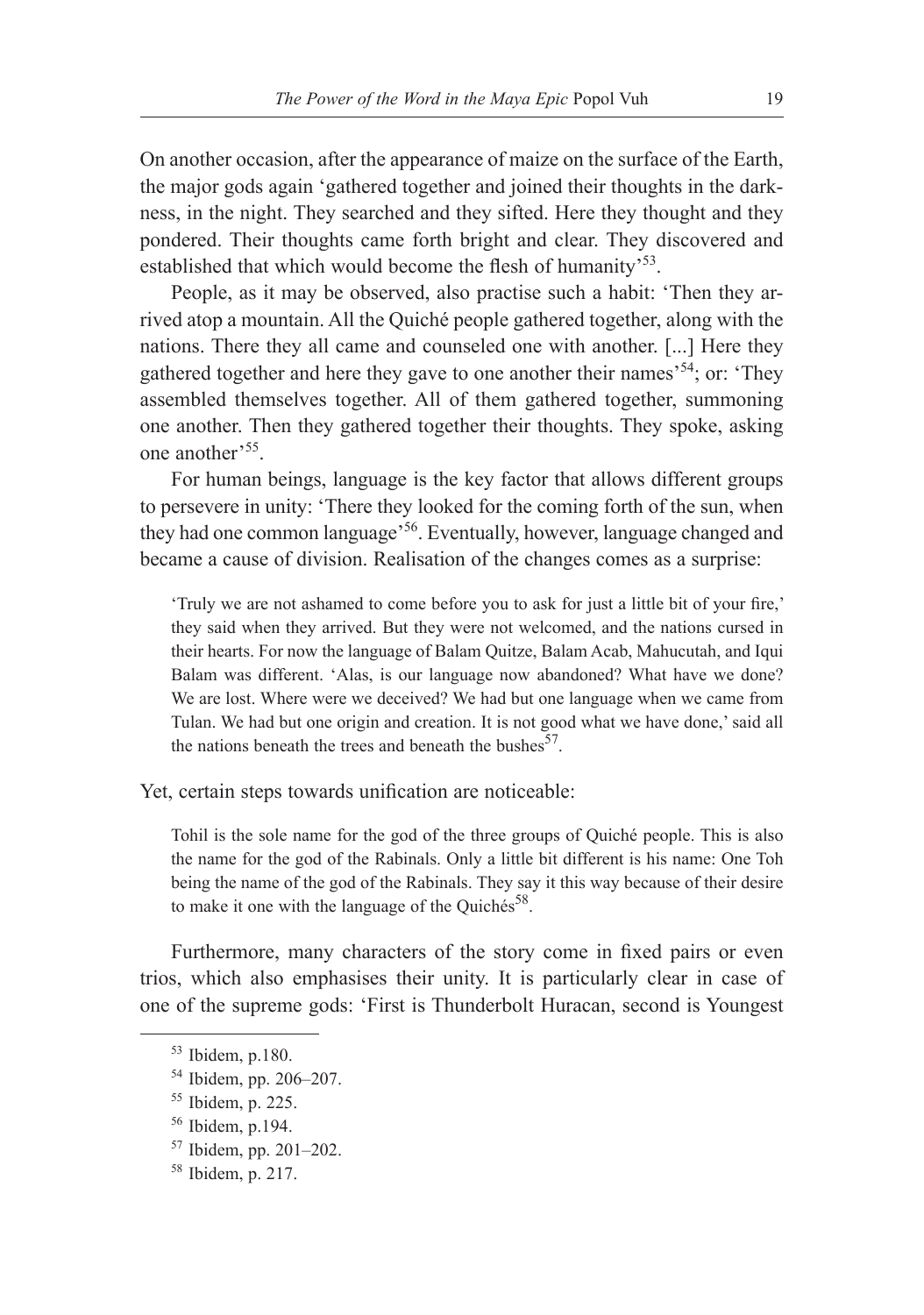Thunderbolt, and third is Sudden Thunderbolt. These three together are Heart of Sky'<sup>59</sup>, but other figures also have their almost inseparable companions, in some cases even possess very similar names (for example: One Hunahpu and Seven Hunahpu, One Death and Seven Death etc.). The father and the uncle of Hunahpu and Xbalanque on some occasions are even collectively called the 'fathers' of the boys $^{60}$ . It is noticeable that acting on one's own initiative takes place rather rarely in the related story.

It merits attention that all the beings of the Universe strive to be unified through communication and consent, revealed in their speaking in one voice. This is not surprising, however, as the way of living in the Maya communities in the pre-Columbian era was characterised by cooperation, interdependence and interaction of the members of society composed of lineages $61$ .

This value seems to survive through centuries and to be still present among the Maya. Allen J. Christenson shares his observations: 'In Quiché society, lack of unity is seen as one of the chief causes of misfortune and failure. Disagreements are therefore quickly resolved through direct discussion or mediation by a respected elder<sup>'62</sup>.

#### THE WORD THAT DECEIVES

The word, however, has its reverse side as well. Apart from being a tool for creating the world and establishing its customs, it can also be used as a weapon during a confrontation. Lying and cheating occur surprisingly often on the pages of the *Popol Vuh*. This can be observed in the episodes with Seven Macaw and his sons; when both sets of twins meet the Lords of the Underworld; when Hunahpu and Xbalanque try and overcome their elder brothers or when they send their grandmother and mother for food and water. Such strategies are also common among people, as is particularly evident in the case of entangling others into human sacrifices. In such instances, word-play is often used, making the whole of the text more complex and beautiful.

<sup>59</sup> Ibidem, p. 60.

<sup>60</sup> For instance: ibidem, pp.140, 144, 175, 178.

<sup>61</sup> For more information about lineages cf. P. McAnany, op. cit.

 $62$  *Popol Vuh...*, op. cit., p. 60 (footnote 60).